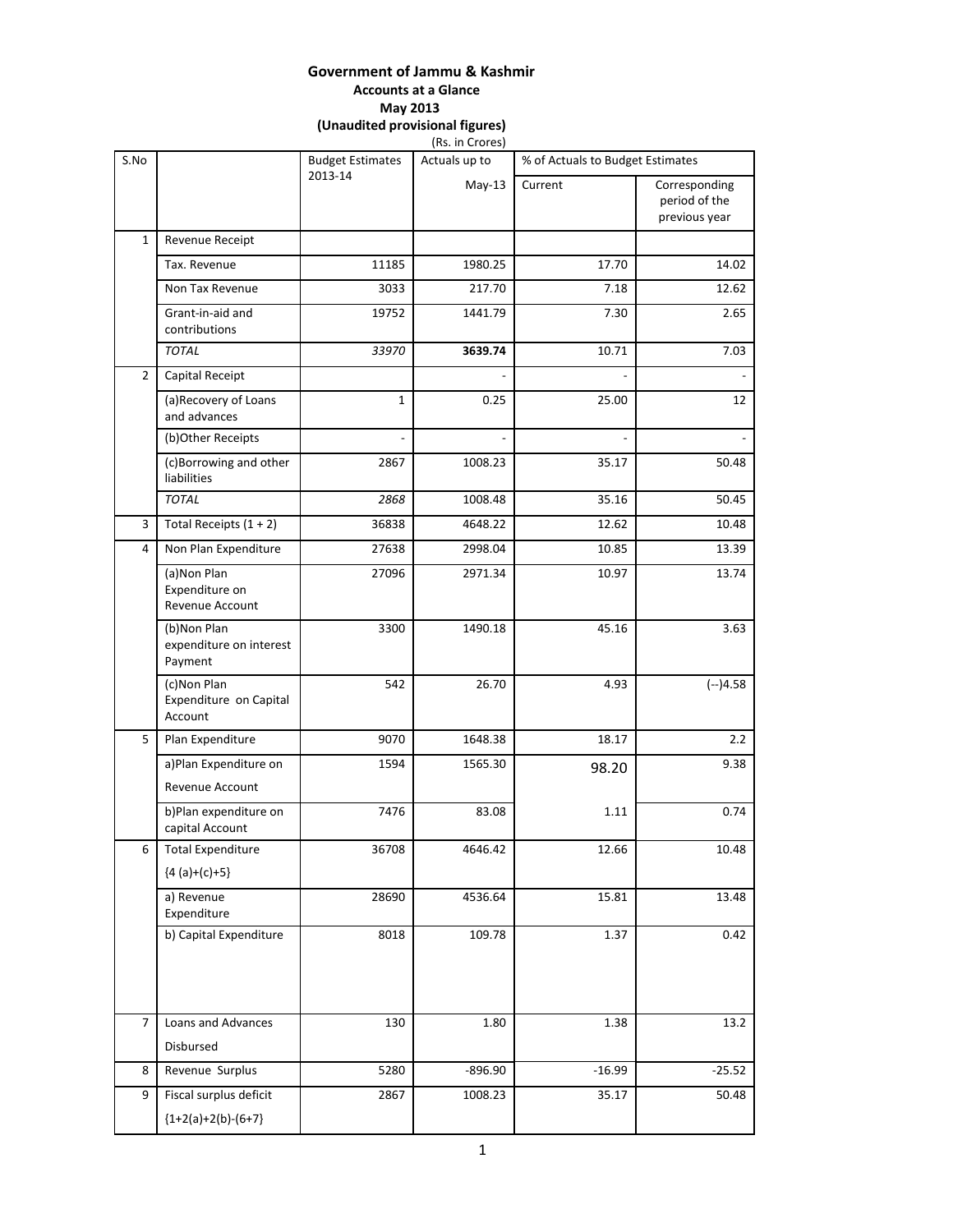## (Format of the Progressive Figures)

## TAX REVENUE

|             |         |             |         |        | (Rs. in Crores) |
|-------------|---------|-------------|---------|--------|-----------------|
| Months      | 2013-14 |             | 2012-13 |        |                 |
|             | Monthly | Progressive | Monthly |        | Progressive     |
| April, 2013 | 860.26  | 860.26      |         | 999.67 | 999.67          |
| May, 2013   | 1119.99 | 1980.25     |         | 355.81 | 1355.48         |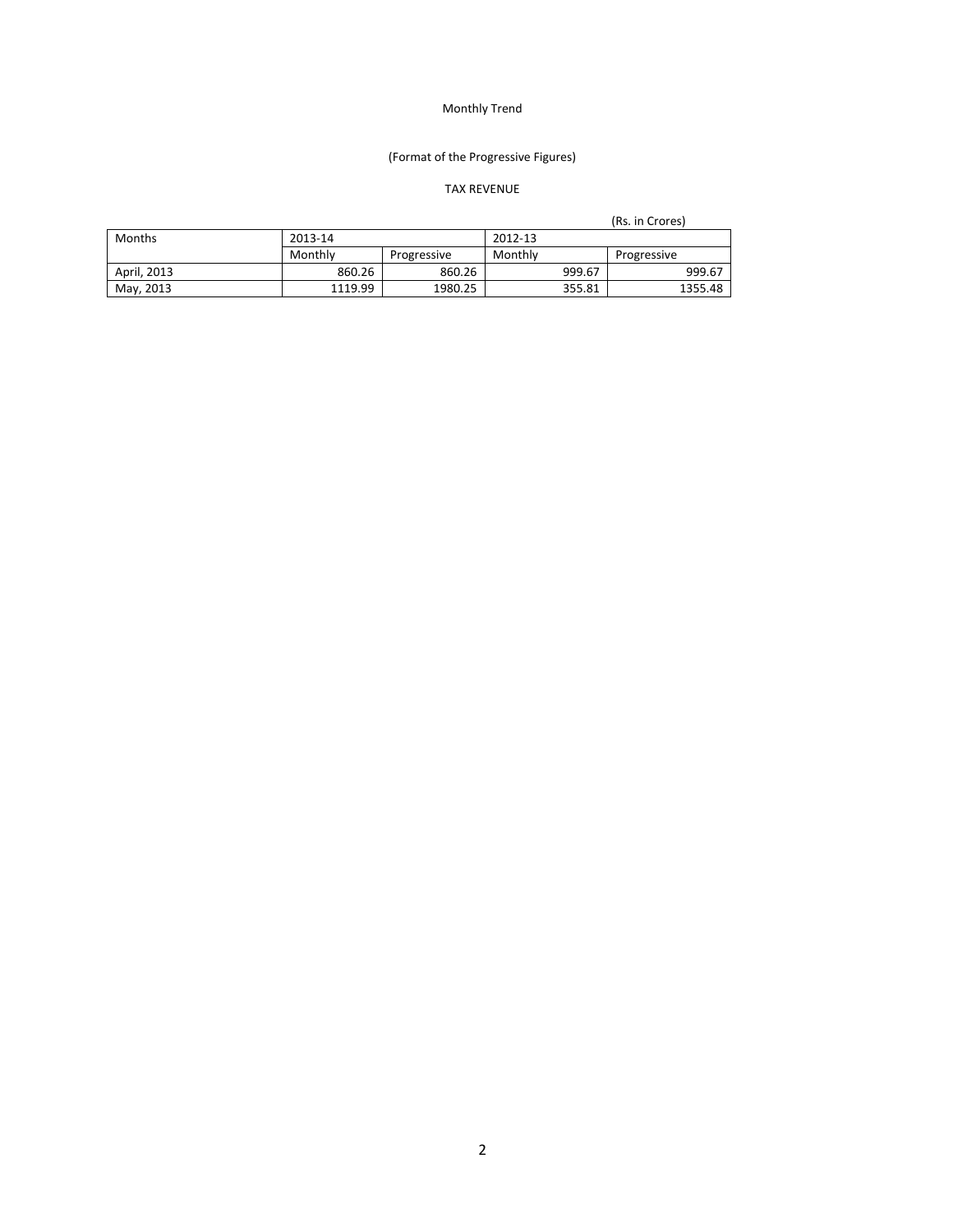## (Format of the Progressive Figures)

## NON‐TAX REVENUE

| <b>Months</b> | 2013-14        |             | 2012-13        |             |
|---------------|----------------|-------------|----------------|-------------|
|               | <b>Monthly</b> | Progressive | <b>Monthly</b> | Progressive |
| April, 2013   | 109.99         | 109.99      | 50.08          | 50.08       |
| May, 2013     | 107.71         | 217.70      | 217.30         | 267.38      |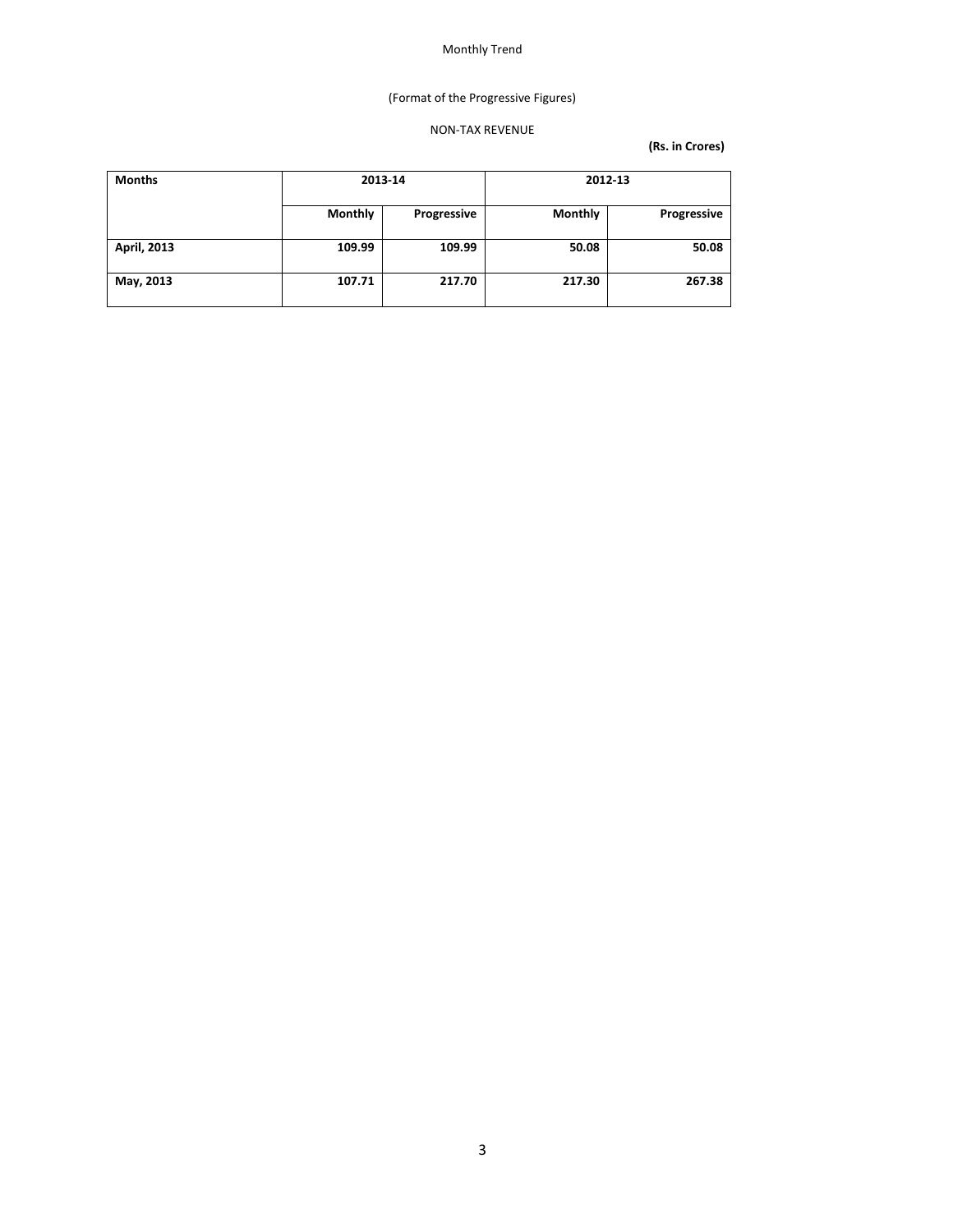## **(Format of the Progressive Figures)**

### **REVENUE RECEIPTS**

#### **OF GRANT‐IN‐AID AND CONTRIBUTION**

| <b>Months</b> |                | 2013-14     |                | 2012-13     |
|---------------|----------------|-------------|----------------|-------------|
|               | <b>Monthly</b> | Progressive | <b>Monthly</b> | Progressive |
| April, 2013   | ۰              | ٠           | 483.00         | 483.00      |
| May, 2013     | 1441.79        | 1441.79     | -              | 483.00      |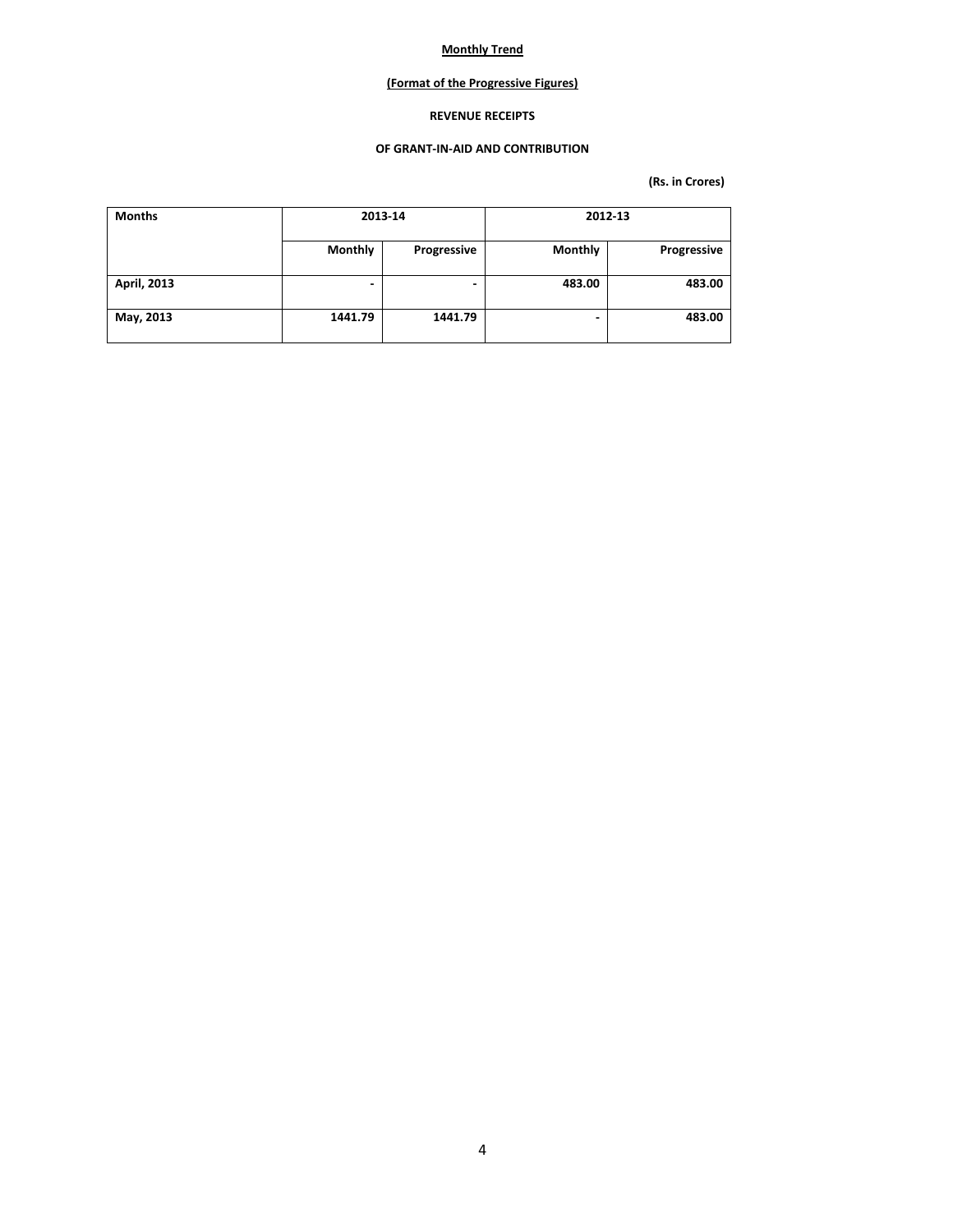## **(Format of the Progressive Figures)**

## **RECOVERY OF LOANS & ADVANCES**

| <b>Months</b> | 2013-14        |             | 2012-13        |             |
|---------------|----------------|-------------|----------------|-------------|
|               | <b>Monthly</b> | Progressive | <b>Monthly</b> | Progressive |
| April, 2013   | 0.15           | 0.15        | 0.14           | 0.14        |
| May, 2013     | 0.10           | 0.25        | 0.10           | 0.24        |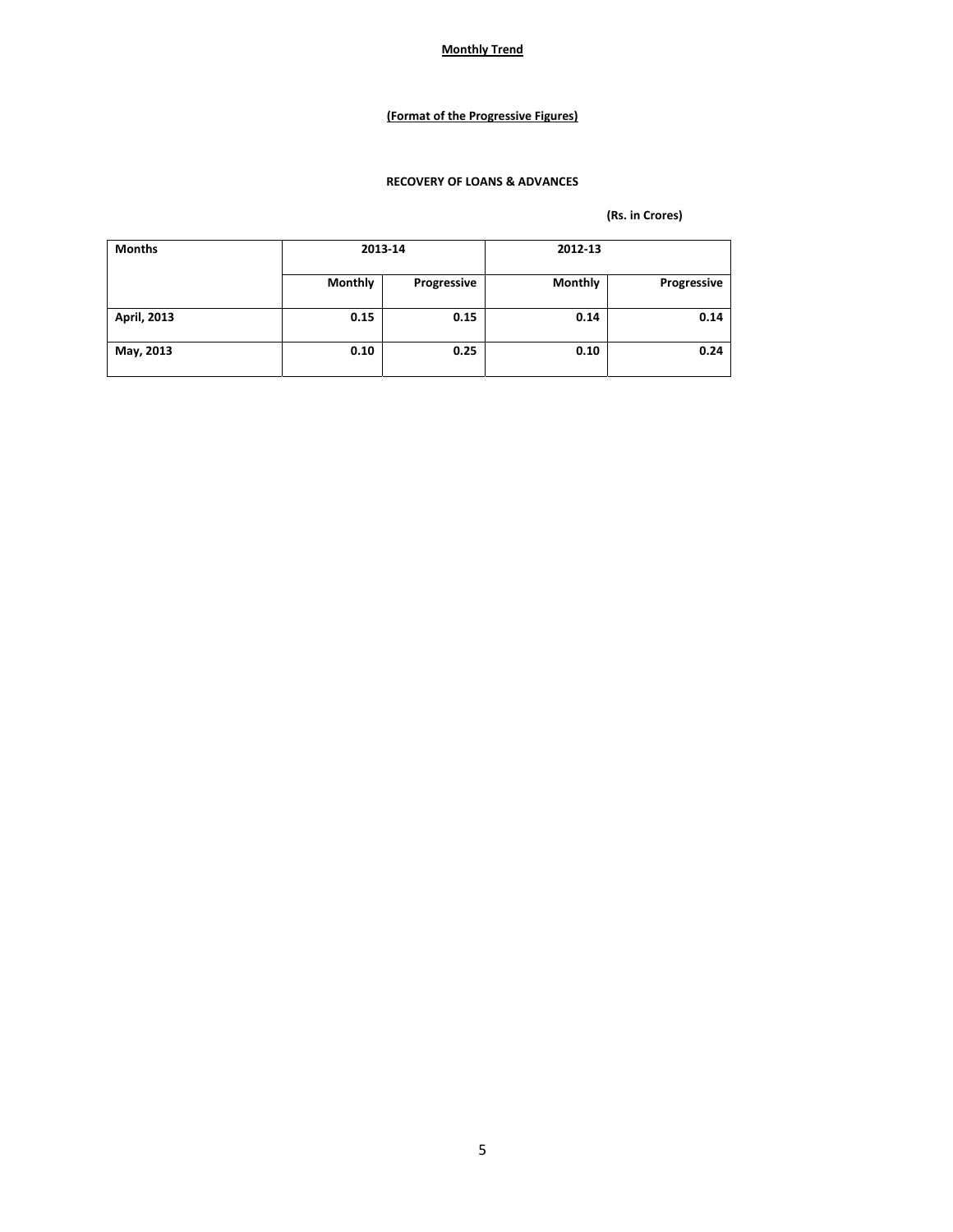## **(Format of the Progressive Figures)**

### **BORROWING & OTHER LIABILITIES**

| <b>Months</b> | 2013-14 |             | 2012-13        |             |
|---------------|---------|-------------|----------------|-------------|
|               | Monthly | Progressive | <b>Monthly</b> | Progressive |
| April, 2013   | 522.65  | 522.65      | 386.17         | 386.17      |
| May, 2013     | 485.58  | 1008.23     | 919.92         | 1306.09     |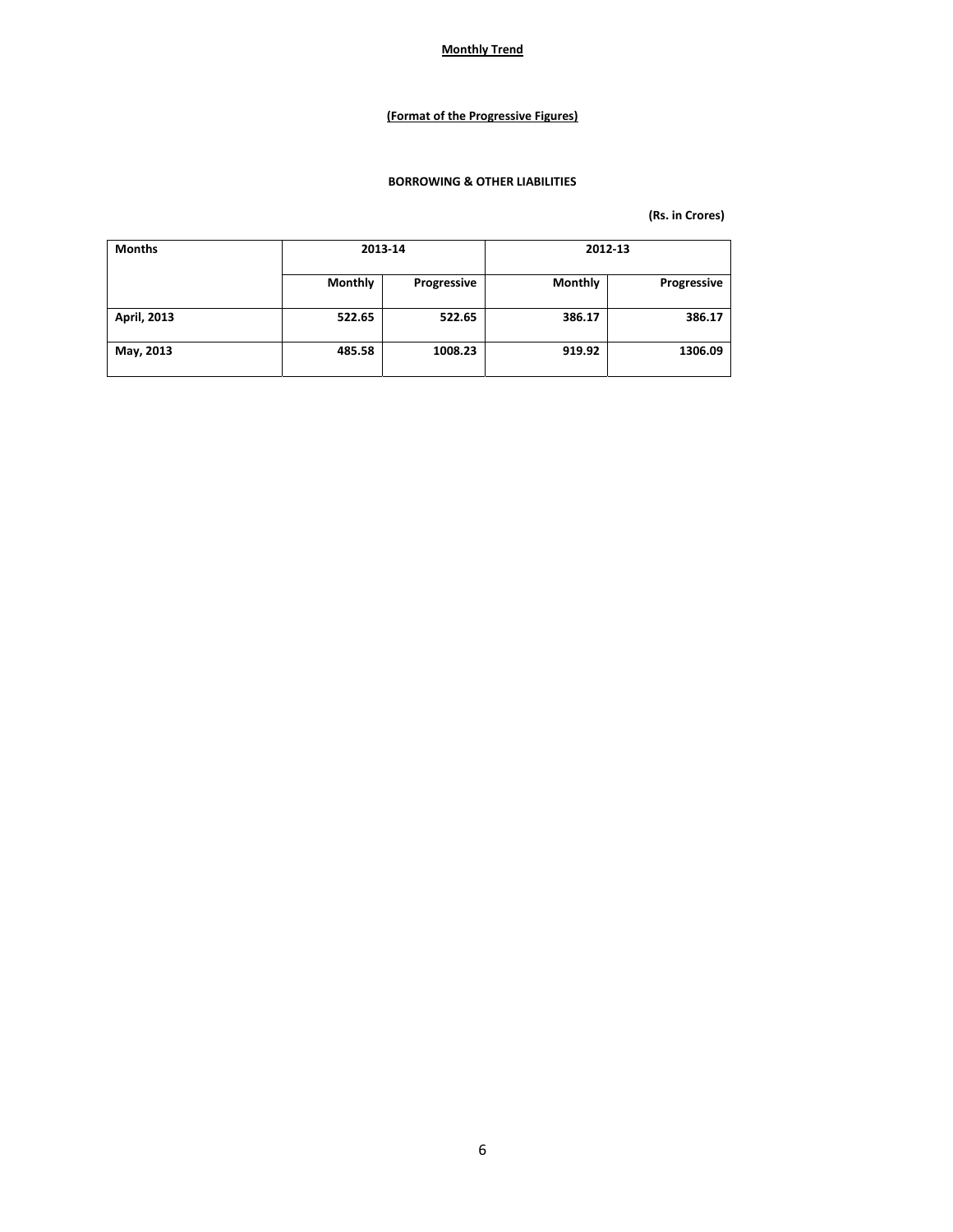## **(Format of the Progressive Figures)**

## **NON PLAN EXPENDITURE ON REVENUE ACCOUNT**

| <b>Months</b> | 2013-14 |             | 2012-13        |             |
|---------------|---------|-------------|----------------|-------------|
|               | Monthly | Progressive | <b>Monthly</b> | Progressive |
| April, 2013   | 1455.34 | 1455.34     | 1852.09        | 1852.09     |
| May, 2013     | 1516.00 | 2971.34     | 1384.37        | 3236.46     |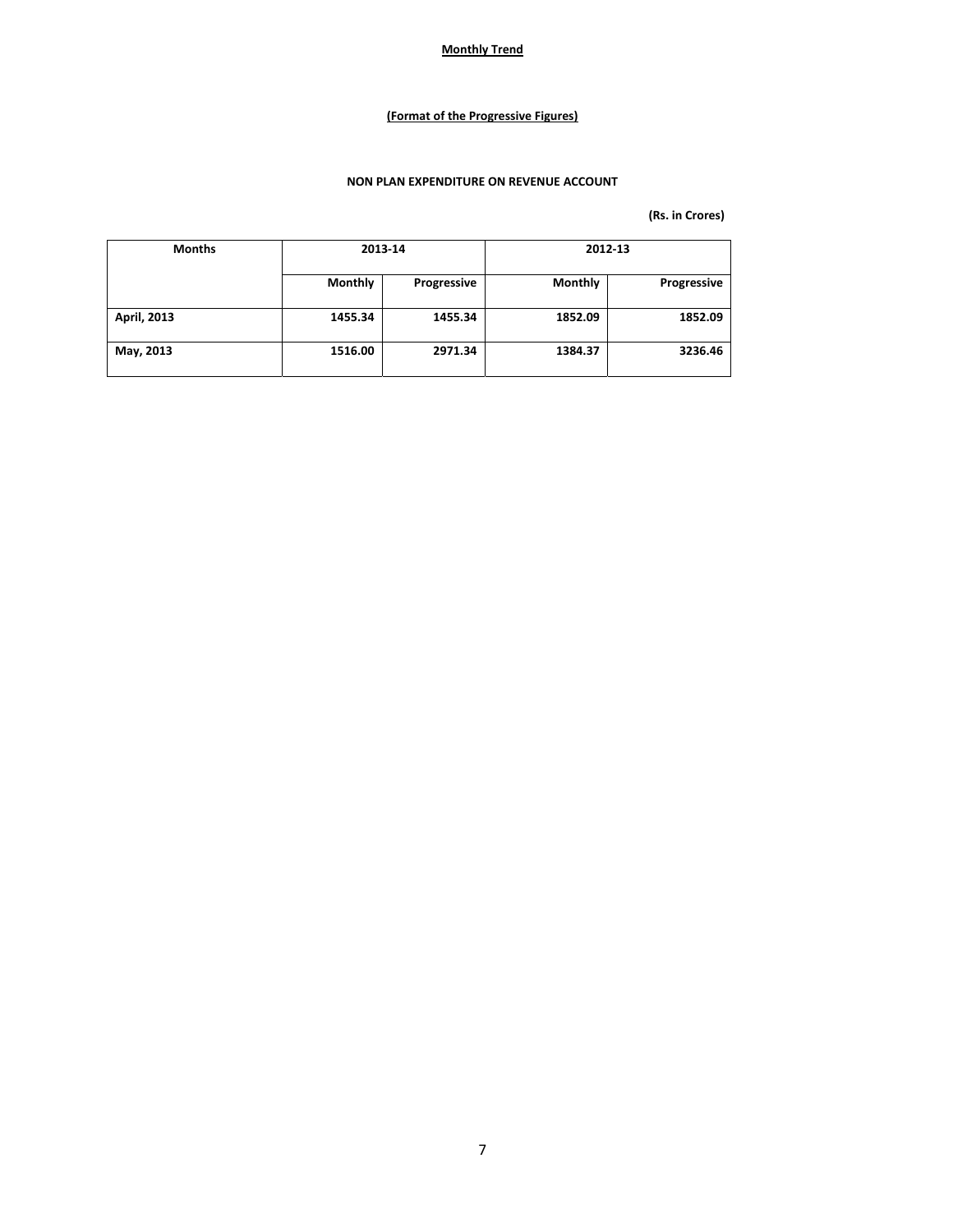## **(Format of the Progressive Figures)**

## **NON PLAN EXPENDITURE ON INTEREST PAYMENT**

| <b>Months</b>      | 2013-14 |             | 2012-13        |             |
|--------------------|---------|-------------|----------------|-------------|
|                    | Monthly | Progressive | <b>Monthly</b> | Progressive |
| <b>April, 2013</b> | ٠       | ۰           | 96.62          | 96.62       |
| May, 2013          | 1490.18 | 1490.18     |                | 96.62       |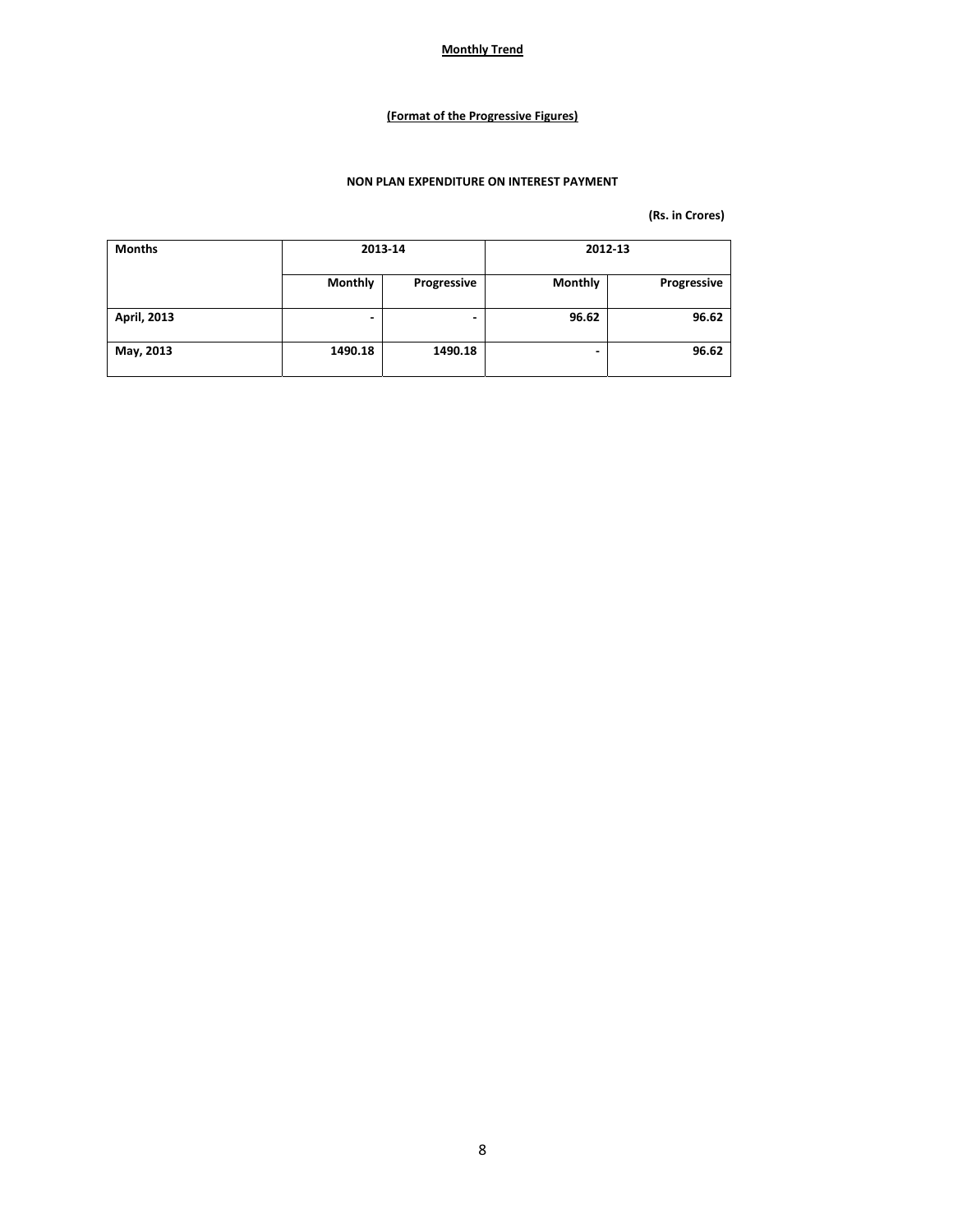## **(Format of the Progressive Figures)**

## **NON PLAN EXPENDITURE ON CAPITAL ACCOUNT**

| <b>Months</b> | 2013-14 |             | 2012-13        |             |
|---------------|---------|-------------|----------------|-------------|
|               | Monthly | Progressive | <b>Monthly</b> | Progressive |
| April, 2013   | 6.10    | 6.10        | $(-)18.59$     | $(-)18.59$  |
| May, 2013     | 20.60   | 26.70       | $(-)1.93$      | $(-)20.52$  |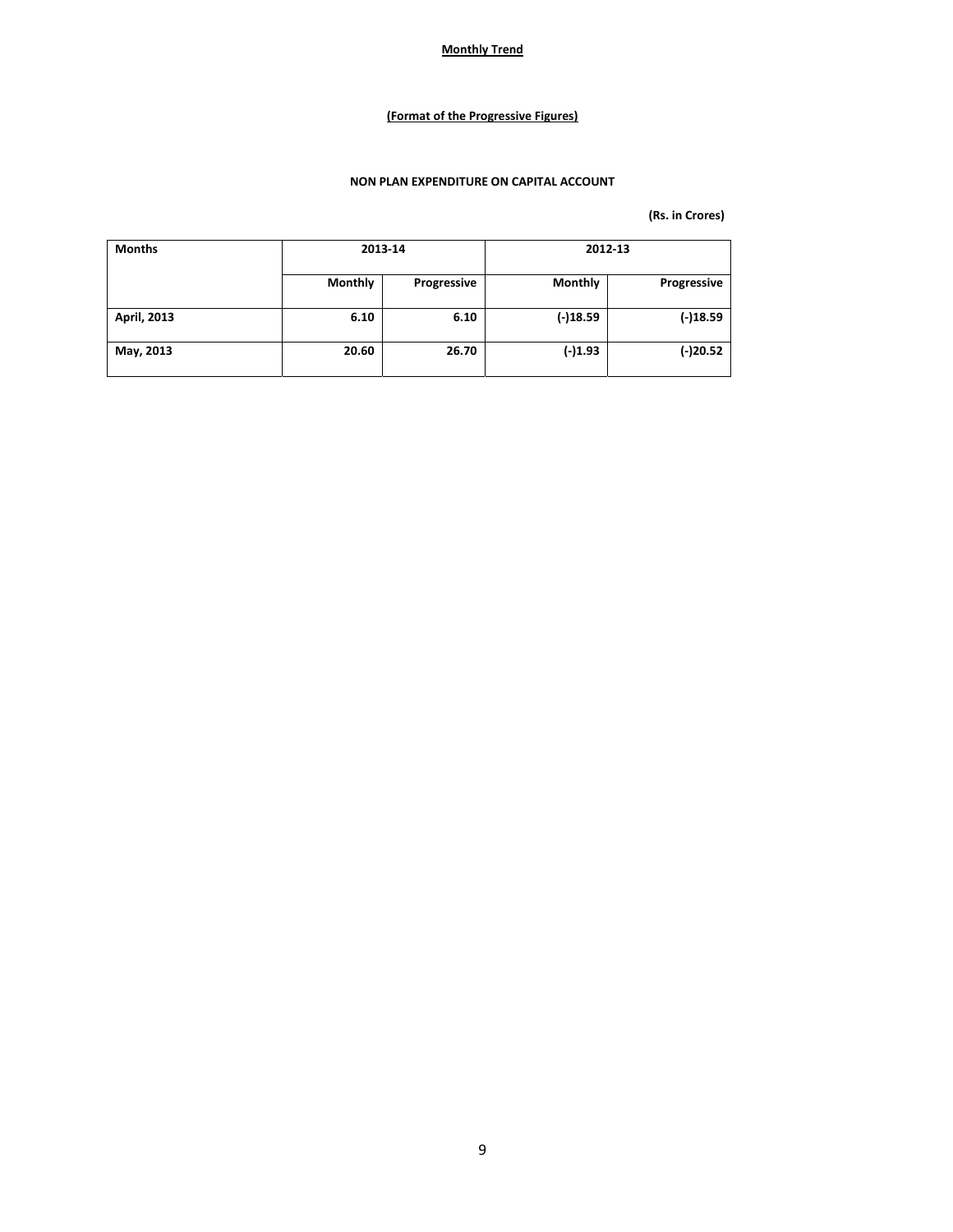## **(Format of the Progressive Figures)**

### **PLAN EXPENDITURE ON REVENUE ACCOUNT**

| <b>Months</b> | 2013-14        |             | 2012-13        |             |
|---------------|----------------|-------------|----------------|-------------|
|               | <b>Monthly</b> | Progressive | <b>Monthly</b> | Progressive |
| April, 2013   | 33.99          | 33.99       | 76.26          | 76.26       |
| May, 2013     | 1531.31        | 1565.30     | 58.56          | 134.82      |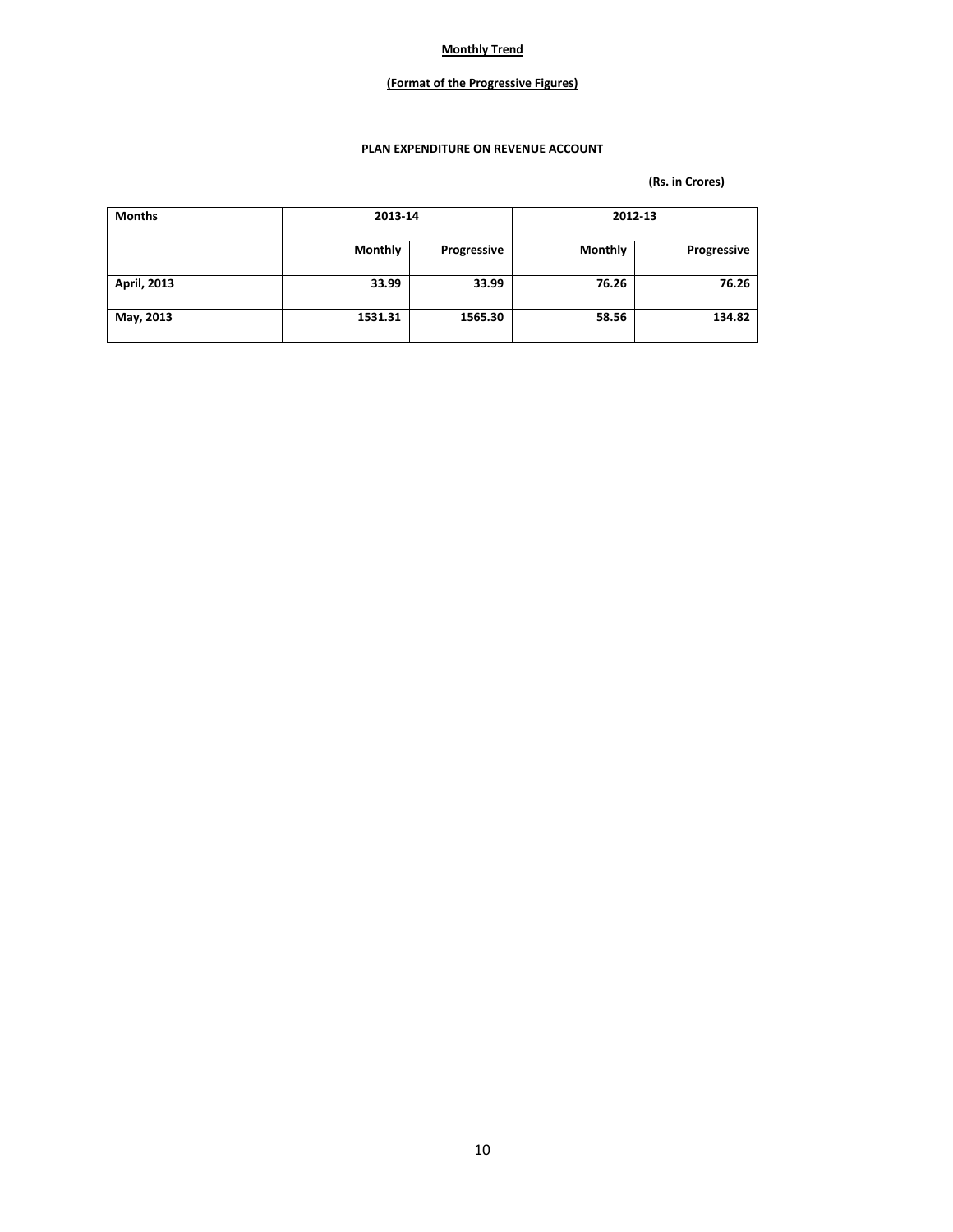## **(Format of the Progressive Figures)**

### **PLAN EXPENDITURE ON CAPITAL ACCOUNT**

| <b>Months</b> | 2013-14        |             | 2012-13        |             |
|---------------|----------------|-------------|----------------|-------------|
|               | <b>Monthly</b> | Progressive | <b>Monthly</b> | Progressive |
| April, 2013   | $(-)3.18$      | $(-)3.18$   | 9.30           | 9.30        |
| May, 2013     | 86.26          | 83.08       | 42.89          | 52.19       |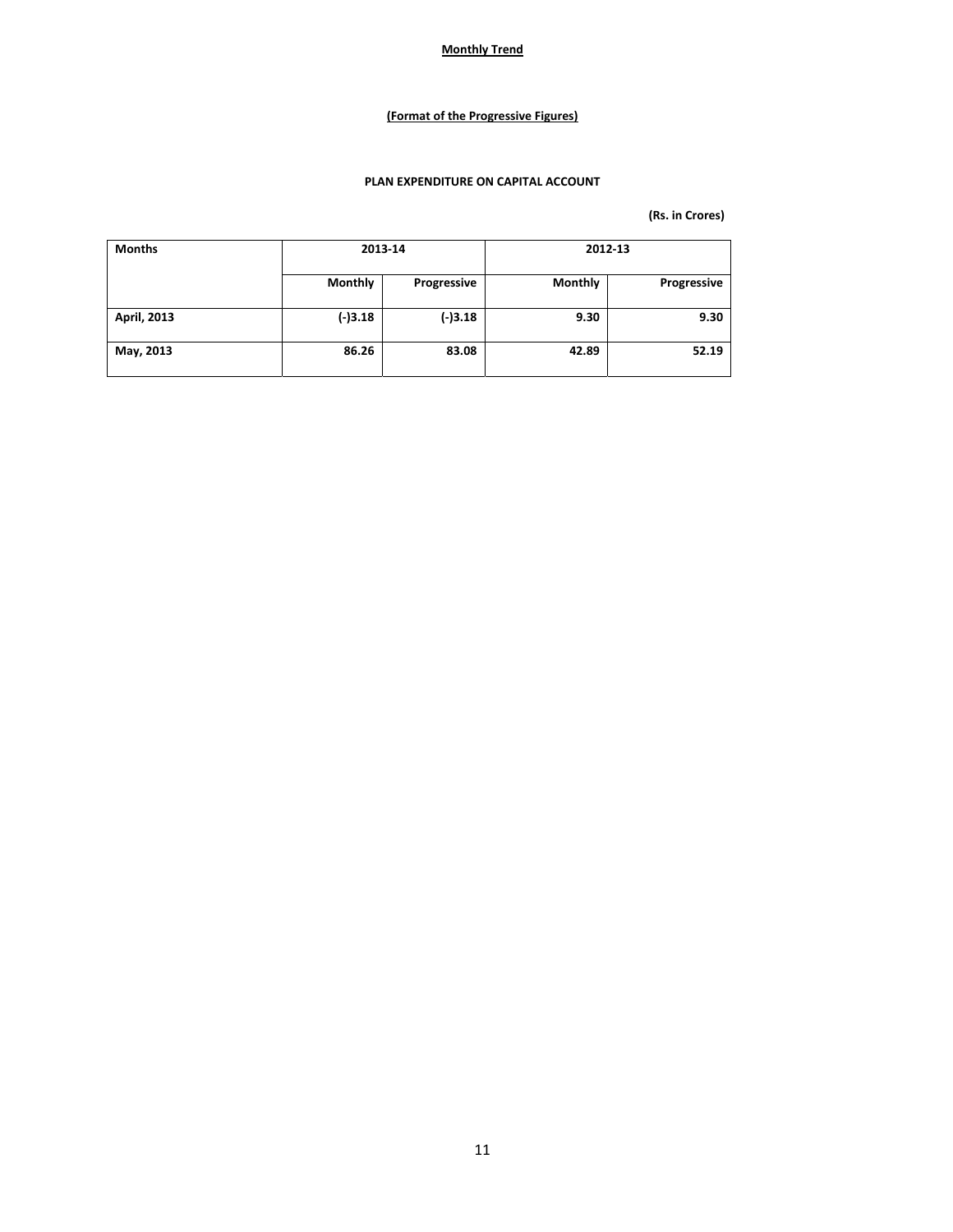## **(Format of the Progressive Figures)**

## **TOTAL EXPENDITURE ON REVENUE ACCOUNT**

| <b>Months</b> | 2013-14 |             | 2012-13        |             |
|---------------|---------|-------------|----------------|-------------|
|               | Monthly | Progressive | <b>Monthly</b> | Progressive |
| April, 2013   | 1489.33 | 1489.33     | 1928.35        | 1928.35     |
| May, 2013     | 3047.31 | 4536.64     | 1442.93        | 3371.28     |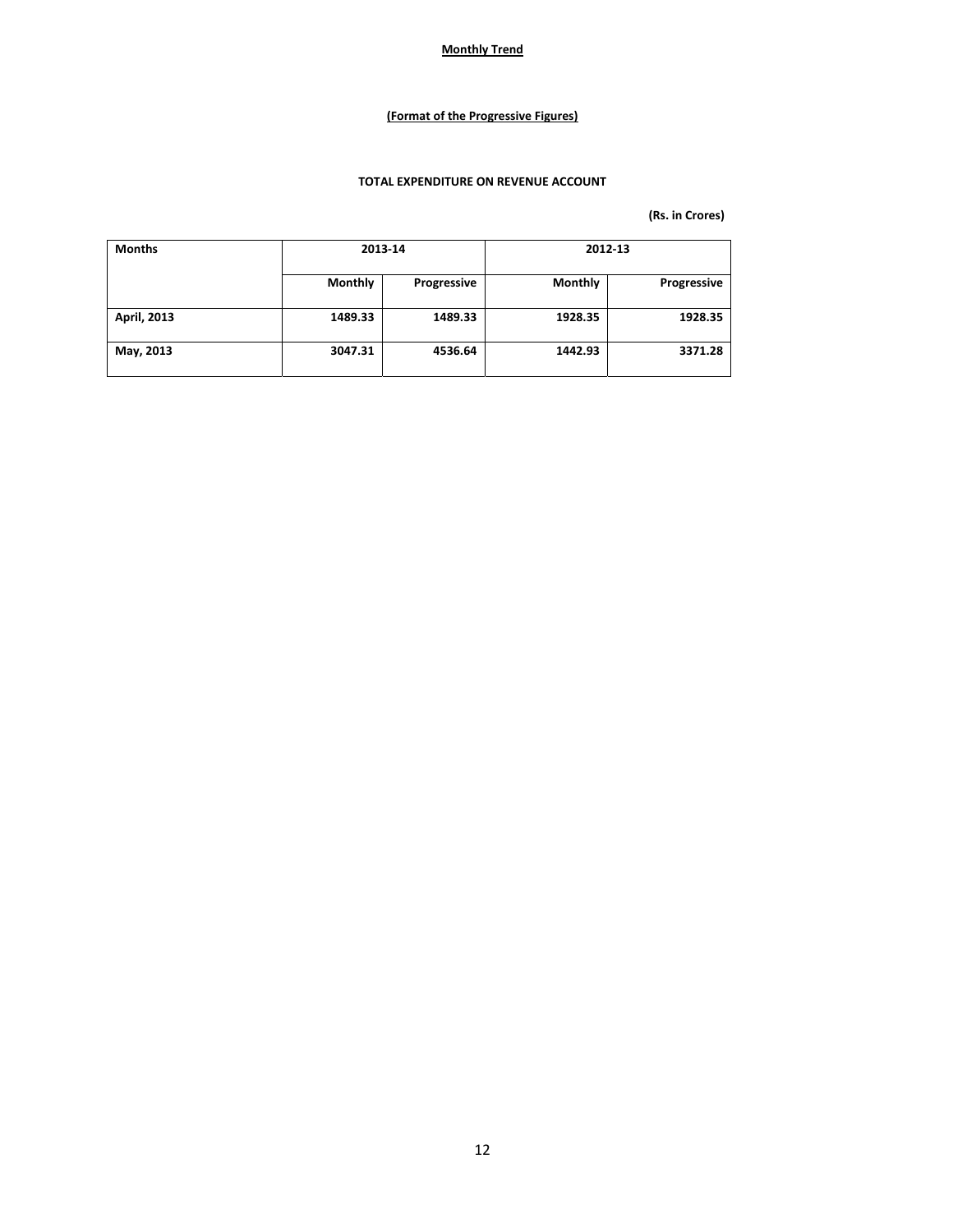## **(Format of the Progressive Figures)**

## **TOTAL EXPENDITURE ON CAPITAL ACCOUNT**

| <b>Months</b> | 2013-14 |             | 2012-13        |             |  |
|---------------|---------|-------------|----------------|-------------|--|
|               | Monthly | Progressive | <b>Monthly</b> | Progressive |  |
| April, 2013   | 2.92    | 2.92        | $(-)9.29$      | $(-)9.29$   |  |
| May, 2013     | 106.86  | 109.78      | 40.96          | 31.67       |  |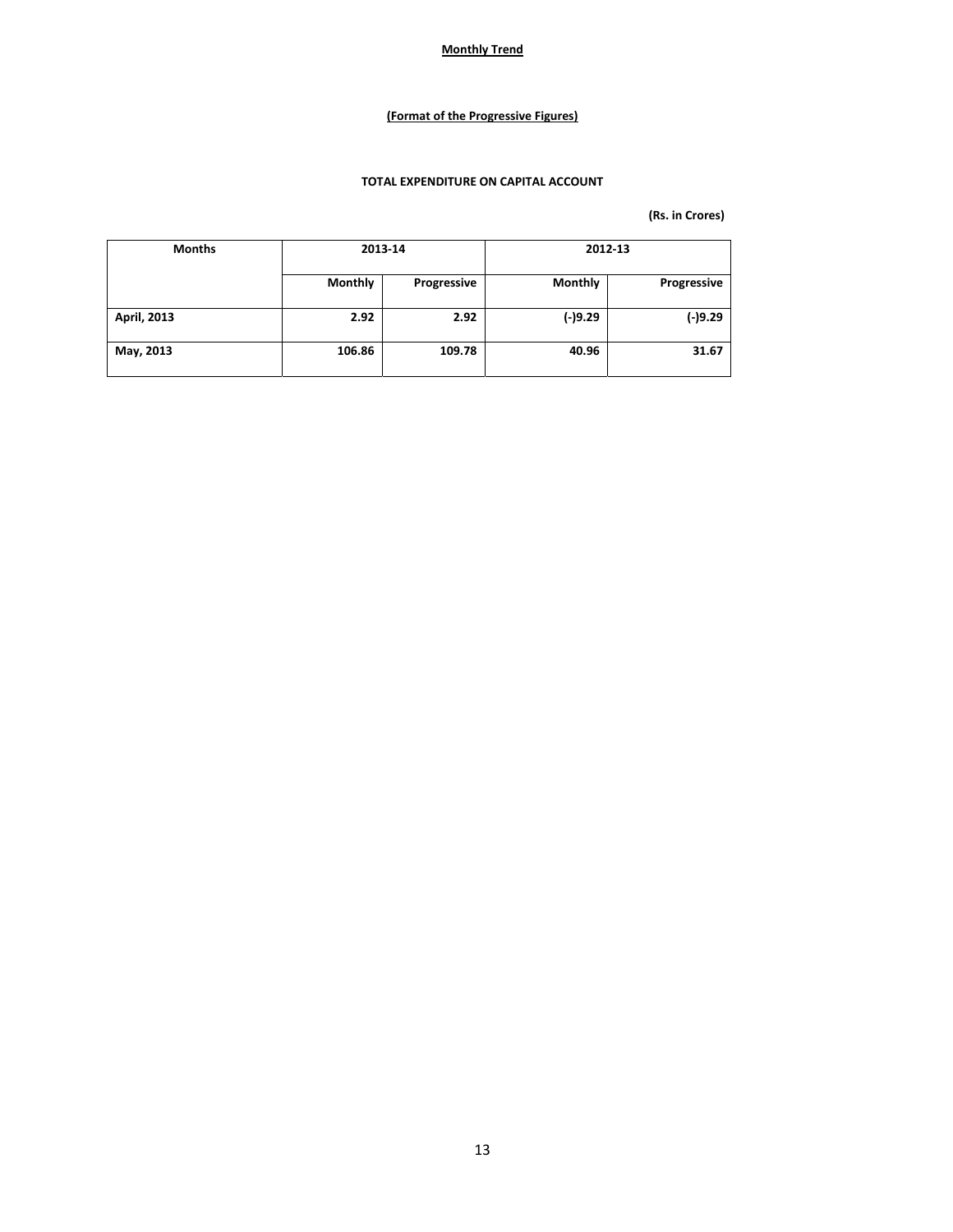## **(Format of the Progressive Figures)**

## **LOANS & ADVANCES DISBURSED**

| <b>Months</b> | 2013-14 |             | 2012-13        |             |  |
|---------------|---------|-------------|----------------|-------------|--|
|               | Monthly | Progressive | <b>Monthly</b> | Progressive |  |
| April, 2013   | 0.80    | 0.80        | $---$          | ----        |  |
| May, 2013     | 1.00    | 1.80        | 9.24           | 9.24        |  |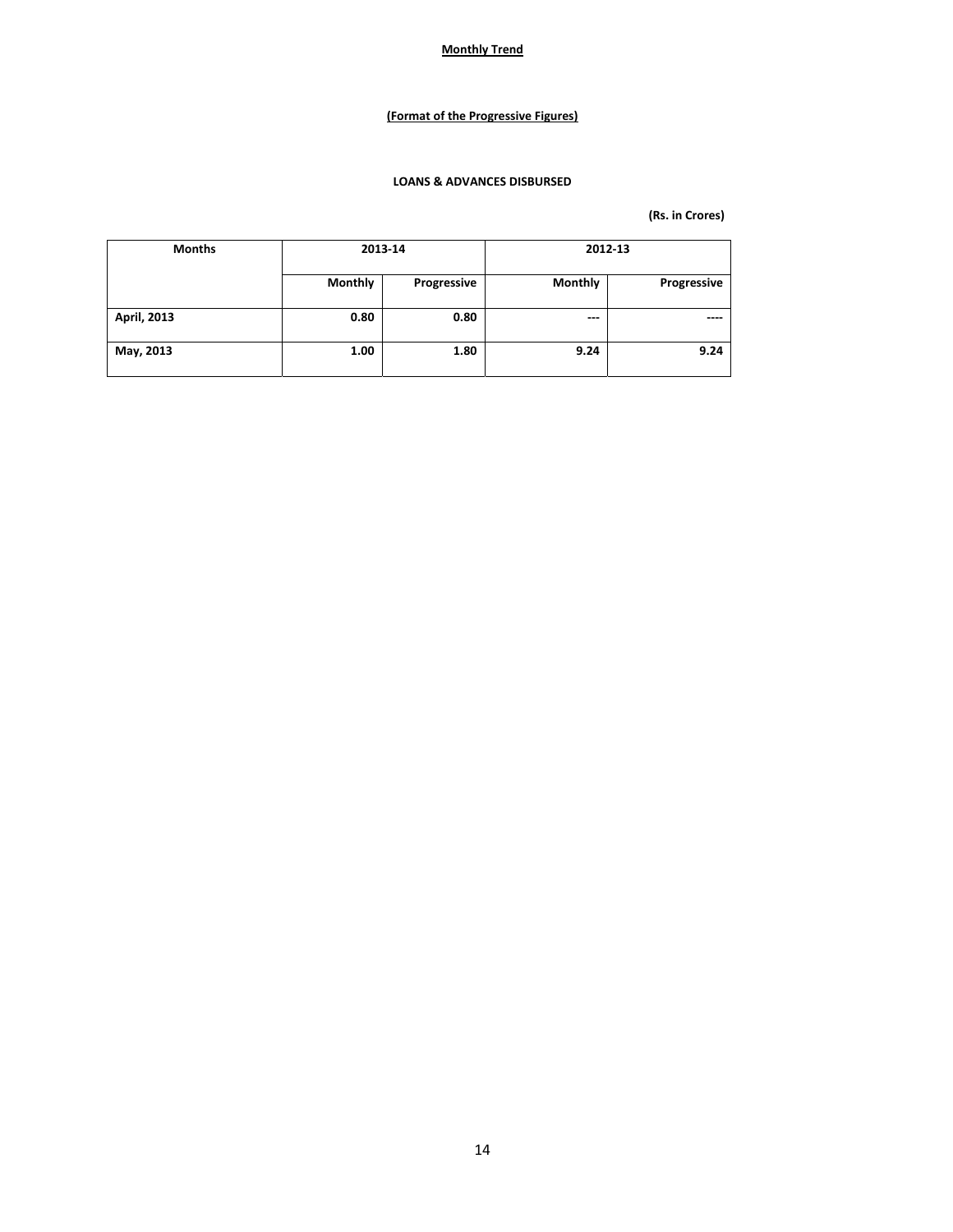## **(Format of the Progressive Figures)**

### **REVENUE SURPLUS**

| <b>Months</b> | 2013-14        |             | 2012-13     |              |  |
|---------------|----------------|-------------|-------------|--------------|--|
|               | <b>Monthly</b> | Progressive | Monthly     | Progressive  |  |
| April, 2013   | $(-)519.08$    | $(-)519.08$ | $(-)395.60$ | (-)395.60    |  |
| May, 2013     | $(-)377.82$    | (-)896.90   | (-)869.82   | $(-)1265.42$ |  |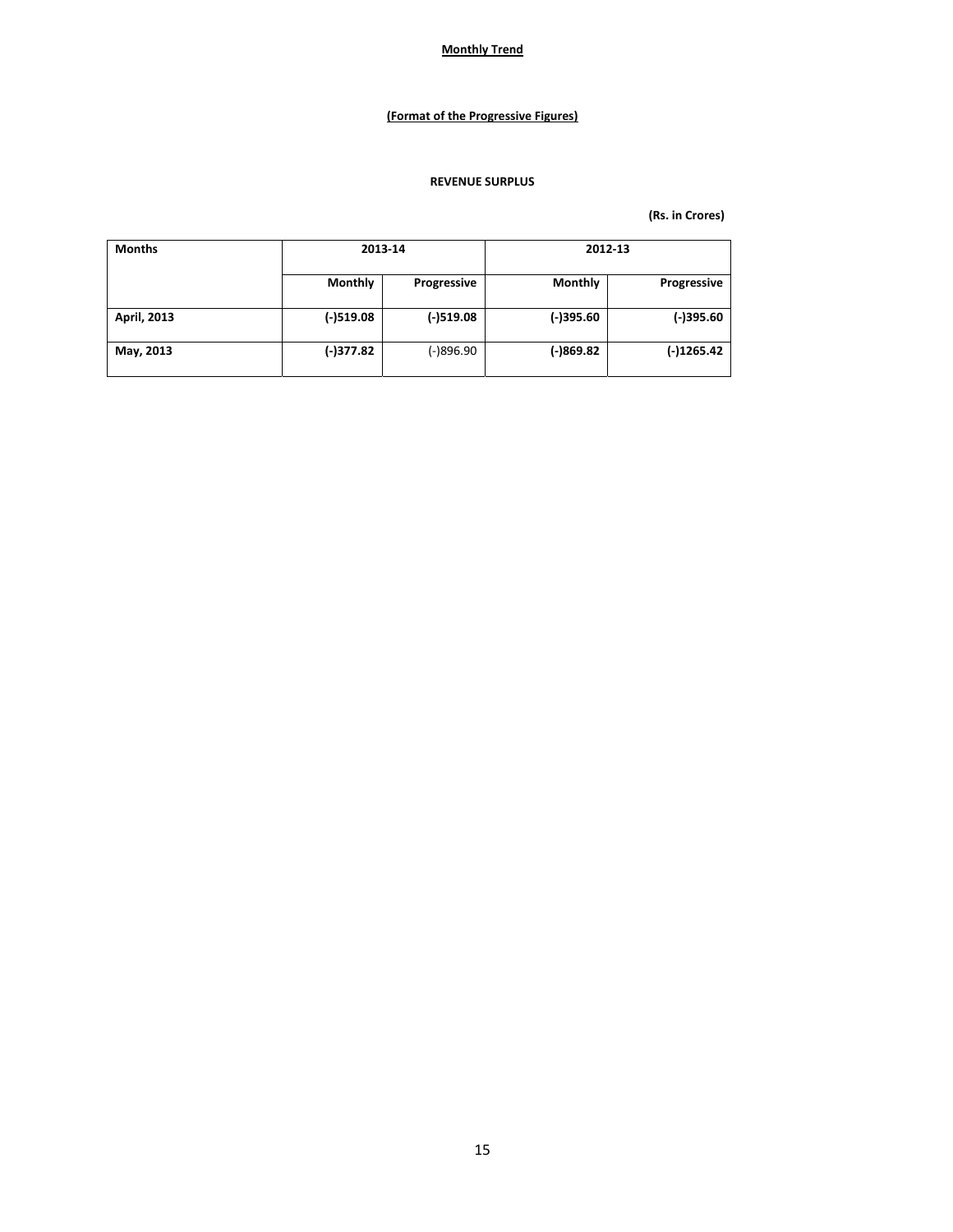## **(Format of the Progressive Figures)**

### **FISCAL DEFICIT**

| <b>Months</b> | 2013-14 |             | 2012-13        |             |
|---------------|---------|-------------|----------------|-------------|
|               | Monthly | Progressive | <b>Monthly</b> | Progressive |
| April, 2013   | 522.65  | 522.65      | 386.17         | 386.17      |
| May, 2013     | 485.58  | 1008.23     | 919.92         | 1306.09     |